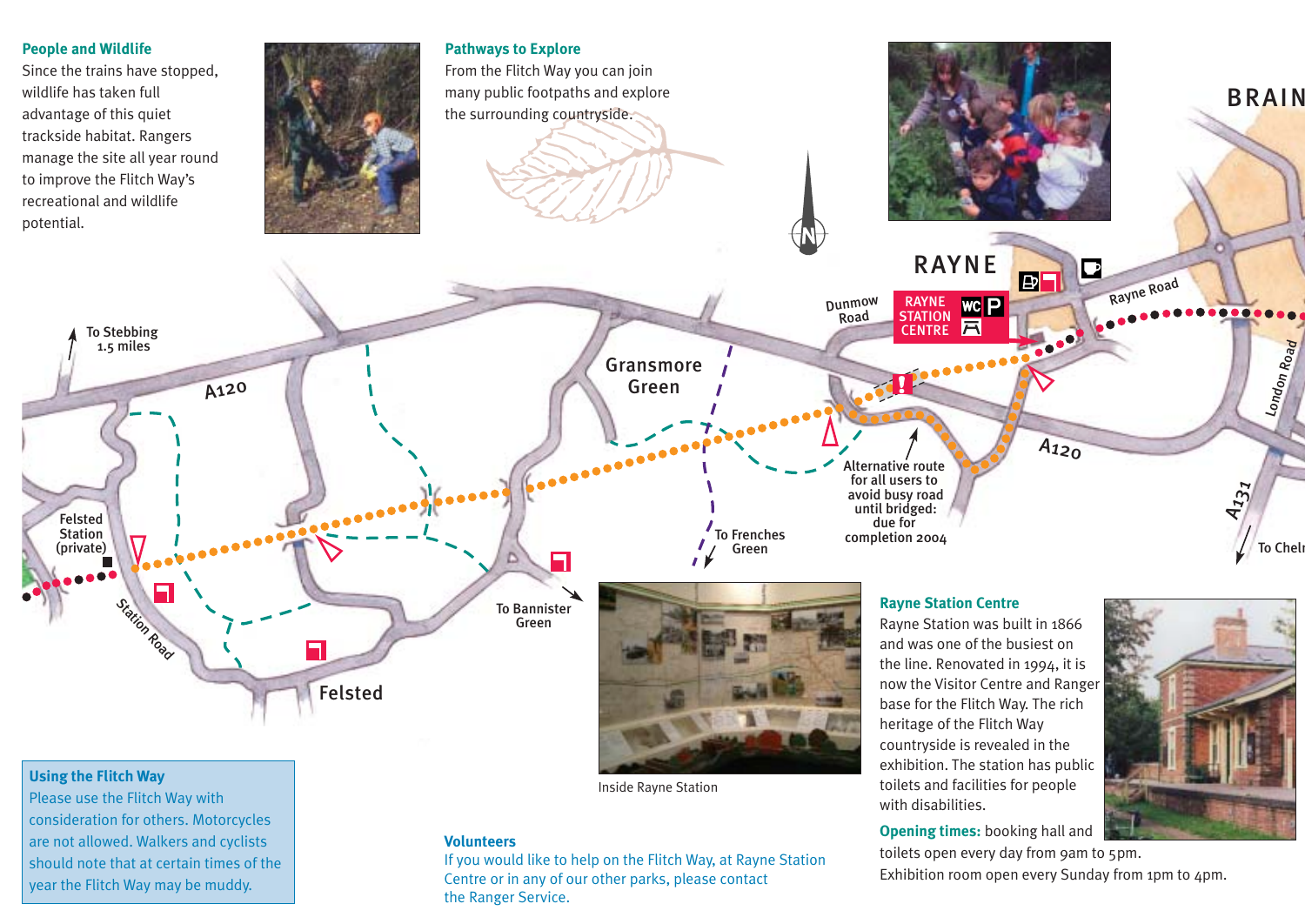

## **How to find us**

By rail: Braintree Station is on the Flitch Way By bus: A regular bus service operates along the A120 from Braintree as far as Takeley. Enquiries on Essex Traveline Tel: 0870 6082608.

# **Essex Ranger Service**

The Rangers for the Flitch Way, Garnetts Wood and the Blackwater Rail Trail are based at Rayne Station Centre. Schools and groups are welcome. An annual programme of guided events and activities is also available at the station. All events are open to everyone. Please contact us if you wish to book your school for a Ranger guided visit.

**For more information please contact the Ranger Service for the Flitch Way on Telephone 01376 340262 Web Site www.essexcc.gov.uk/countryparks**

# **Access**

If you would like more information about the activities or the accessibility of sections of the Flitch Way please contact the Ranger Service.

**If you would like this information in large print, braille, audio or on disk, please Telephone 01376 340262** 



# Flitch Way



making tracks through the **Essex** Countryside

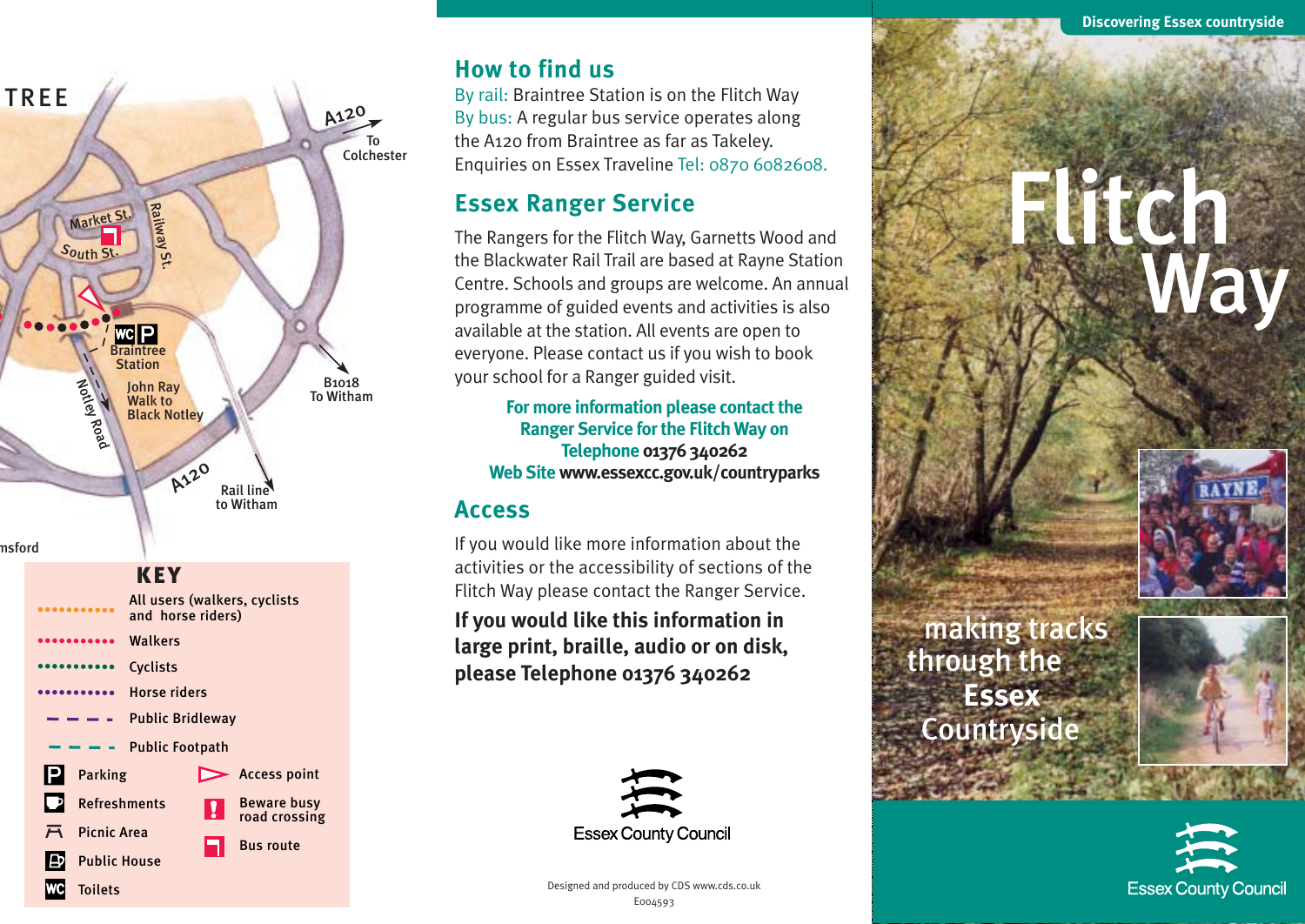# **Welcome to Flitch Way**

A country park passing through fifteen miles of countryside along the former Bishop's Stortford to Braintree railway.

Your journey on foot, bicycle or horseback will take you through wildlife-rich railway cuttings, Victorian stations and bridges, with views across impressive farmland, nearby villages and woods.

For more information about the Flitch Way visit Rayne Station Centre near Braintree.



## **Railway Days**

## **The Royal Forest**

The Flitch Way runs along the northern edge of Hatfield Forest. Once owned by the Crown, the woods and rides became popular for deer hunting. The forest is steeped in history with a landscape unchanged for over 900 years. It has many ancient trees and the plants and animals that thrive here migrate along the railway hedgerows from this natural sanctuary.